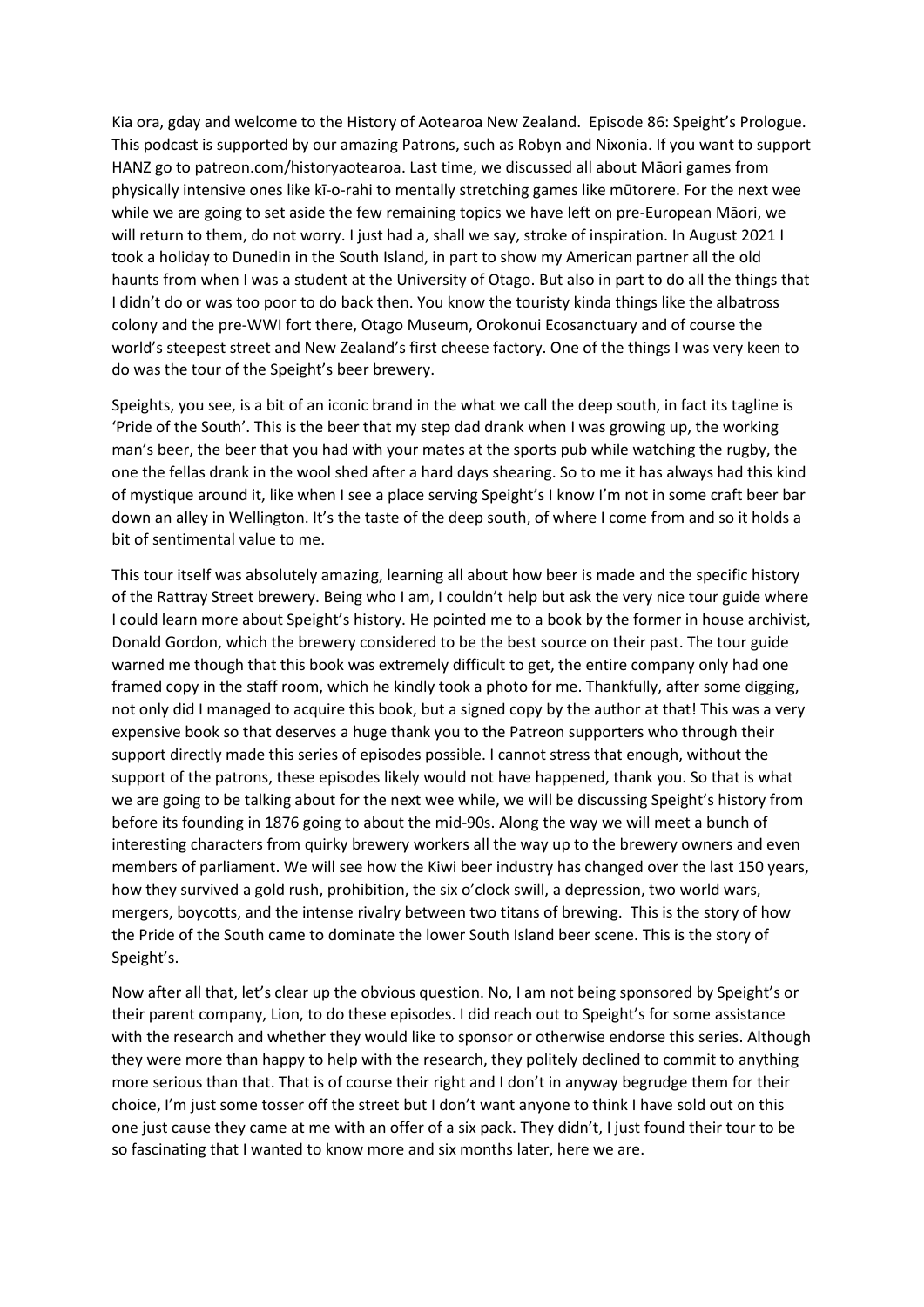Before we get into any history, there is one key piece of information that we really ought to go over. How to brew beer. A lot of what we are going to be discussing will involve talking about the ingredients and equipment used in brewing and that isn't really gonna mean much to you if you don't know where everything fits into the process of producing a cold one. Thankfully, the fundamental steps of brewing haven't really changed since humans discovered how to do it, so by in large the processes used today are the same ones that were done in  $19<sup>th</sup>$  century New Zealand, albeit today they have some much fancier equipment. The four basic stages of brewing are malting, mashing, boiling and fermenting. Through these stages beer has four basic ingredients, grain, usually barley but sometimes wheat, water, yeast and hops.

The first step, malting, involves encouraging the barley to germinate before abruptly stopping that process by heating and drying. Once all the husks and stems are removed the germination is started by steeping the grain in water for about 24 hours in a concrete or kauri container. After this the grain is taken out of the water and thrown all over the malting floor. That is pretty much exactly what it sounds like, literally just on a floor in a big room. It is here that the barley would begin to germinate, by that I mean it would start to sprout. While this is occurring a person, called a maltster, would turn over the barley to allow it to aerate and not overheat. In the past this was done with rakes or shovels but is now done by automated machines. The barley is in the malthouse, tossing and turning as it sprouts for 8-12 days, depending on the air temperature. Once the malt has reached the desired point of germination it is taken to a kiln to dry, stopping the sprouting process. The malt would be laid out on tiles with holes in them with the fire underneath and dried over 2-3 days in about 60 degrees C heat. At this point the grain is now referred to as malt and would go through a final cleaning before being bagged, ready for use in brewing. The point of the whole malting process is to cause the enzymes in the barley to become active and start breaking down the starch within, turning it into sugars. These sugars are later used in the fermentation stage to fuel the yeast in the beer, who in turn will make alcohol. This meant that knowing when to put the barley into the kiln was a key skill for any maltster since not all the carbs and protein would be broken down, there still needed to be enough for some later processes. So there was a delicate balance of ensuring there was enough sugar and carbs in the grain. Depending on how long the malt is dried for will depend on what kind of beer you are trying to produce. A shorter drying time will result in a more pale beer whereas a longer time will give a darker one. A fun fact about malting is that once it is all done and ready to move to the next step, it tastes like malt biscuits!

The next stage is to take all that malt and crush it in a malt mill. Initially these were operated by hand but later steam power automated the process. When the malt is crushed it is called grist and sent to the mash tun, a big enclosed container made of kauri and later copper. In the mash tun the grist is well mashed, hence the name of this step. Although, it isn't mashed in the sense that they get a giant potato masher and have at it. Rather the mash tun is filled with hot water, how much depending on the desired alcohol content of the final beer. The water is sometimes treated with calcium and magnesium to turn it into what is called a hard water. We won't go into what this means but basically it results in a better flavour. The mash is now a thick kinda slurry and is stirred around to get the enzymes working again to finish the process started during malting. The liquid and solid portions of the mash would now be separated.

The liquid, known as wort, is pumped out into another vessel while the solid stuff was given some more water to get out whatever sugar might be left in it. The liquid from that is then added to the rest of the wort and boiled. Just like drying the malt, this was done by putting some wood under it and lighting a fire but later a steam coil would be used instead, which was likely much safer. Once the wort is boiling, hops would be added. The wort is then boiled for about 2 hours after which the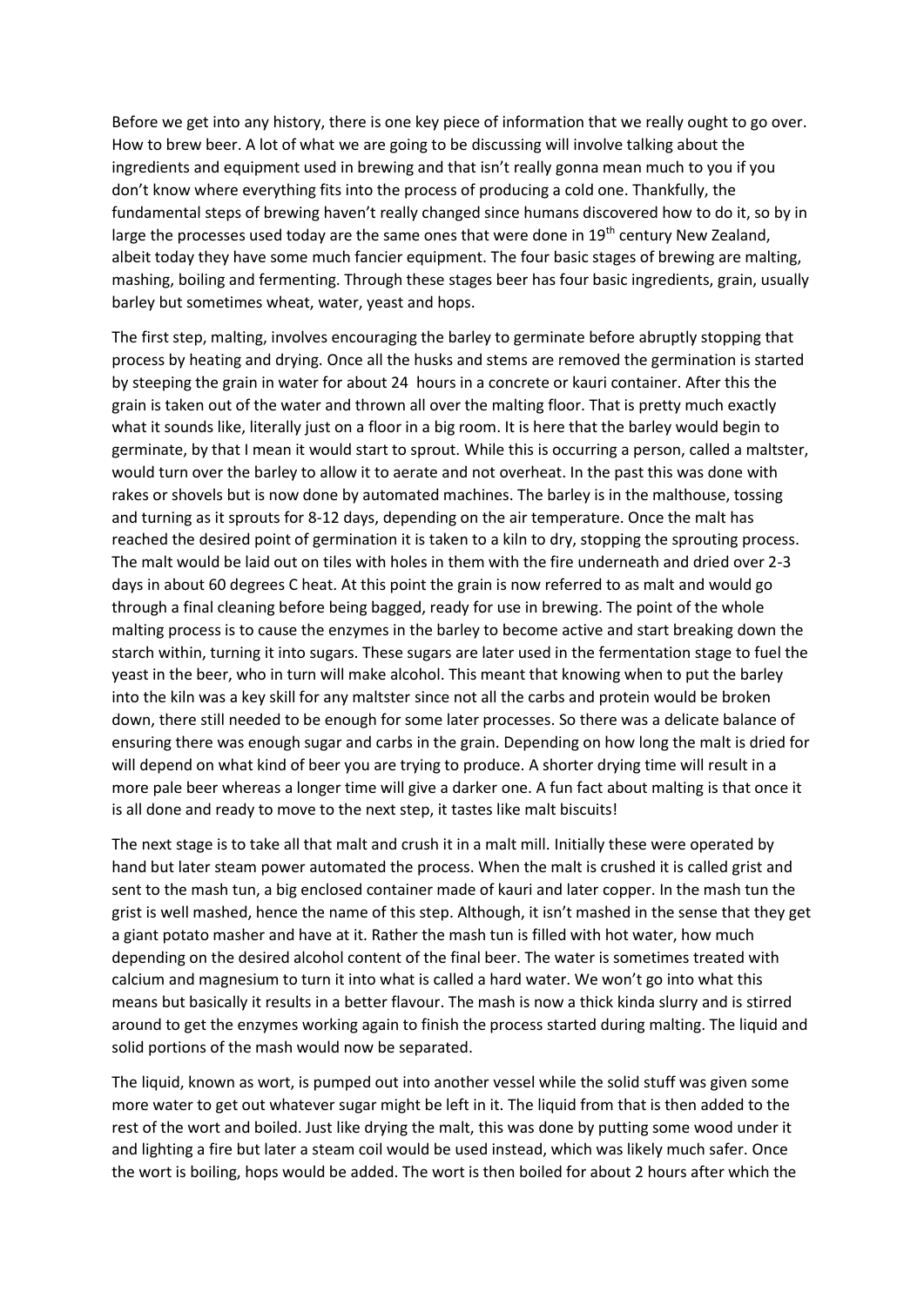hops were filtered out. In the early days the hops would be pressed to squeeze out a little more wort from them and the resulting dry fibres burnt in the boilers. Now that the wort was very very hot, it needed to be cooled. And fast. At first the method was to pump the wort into long 25cm deep troughs, basically increasing the surface area as much as possible which would aid in cooling. However this does take about a day to get the wort to the desired temperature which slows down the whole process. Additionally, having the wort just laying around in the open air meant it was more likely to get contaminated. The method changed in the 1870s when a design was patented consisting of looped copper pipes that were filled with cold water and the wort was run over the pipes to cool it. We will talk about how this process specifically works in a later episode.

The cooled wort is now pumped into another vessel for fermentation to take place. This where the yeast is added, which is probably the bit you are most familiar with, the yeast eats the sugar and converts it into alcohol and carbon dioxide gas. After 36 hours fermenting the almost-beer is transferred into squares or butts, which are rectangular vats or 400L casks, respectively. Fermentation was finished off in these vessels and the yeast rose to the top so it could then be skimmed out. Once done, the beer was put into smaller casks and allowed to condition for a few months, which is when a secondary fermentation would happen. Finishings such as isinglass along with a small bag of hops for dry hopping are also added at this step. These help improve the flavour and clarity of the beer, which isn't exactly about whether the beer is transparent but that's not important. After the brightbeer, as it is now known, has been conditioned, it can be sent off, ready to be sold and subsequently consumed.

So by in large, that is how beer has been made across the centuries and still is even today. The steps obviously differ slightly depending on recipes, the type of beer being brewed and all sorts of other things but they all follow this basic guideline. Hopefully this will help you understand what we will be talking about over the coming episodes since things like mash tuns, wort and malt will be mentioned fairly often. The last thing I would like to touch on before get into some history is pasteurisation. Louis Pasteur, who discovered the process, did a lot of research around micro-organisims and how they affect brewing between the 1850s-1870s. In fact, a lot of what we know about how fermentation works and how beer gets contaminated by micro-organisims comes from Pasteur directly. It wouldn't be until the 1890s that European, or what they called Continental, breweries began pasteurising their bottled beer. Unfortuantely, it took a bit longer to get to NZ when the Captain Cook Brewery in Auckland was the first to start doing it around 1906. In case you don't know what pasteurisation is, the most common method was to bottle the beer and dunk it in warm water, getting it to a temp of 50-60 degrees C. It would stay there for 20mins and then allowed to slowly cool down. The point was to kill off any harmful organisims by heating the beer for longer at a lower temperature, rather than just boiling it which could ruin it entirely. This general concept would gradually change though as more discoveries were made and technology progressed over the decades.

With that in the back of our minds, let's get into some history. The problem one has when trying to decide how to start a story is, in fact, where to actually start. We have this problem in history where if we want to talk about why something is the way it is and we want to give the fullest account, the best place to begin is 300,000 years ago when humans evolved. We have the same problem here whereby we can't just start with the founding of Speight's in 1876 as by that point the Colony of New Zealand had grown and changed quite dramatically since the signing of Tiriti o Waitangi 36 years earlier. We really need to set the scene to give you an idea of the political and economic environment Speight's would come into and what would play a key part in its development. Additionally, the brewing industry at the time was very different to what we know today having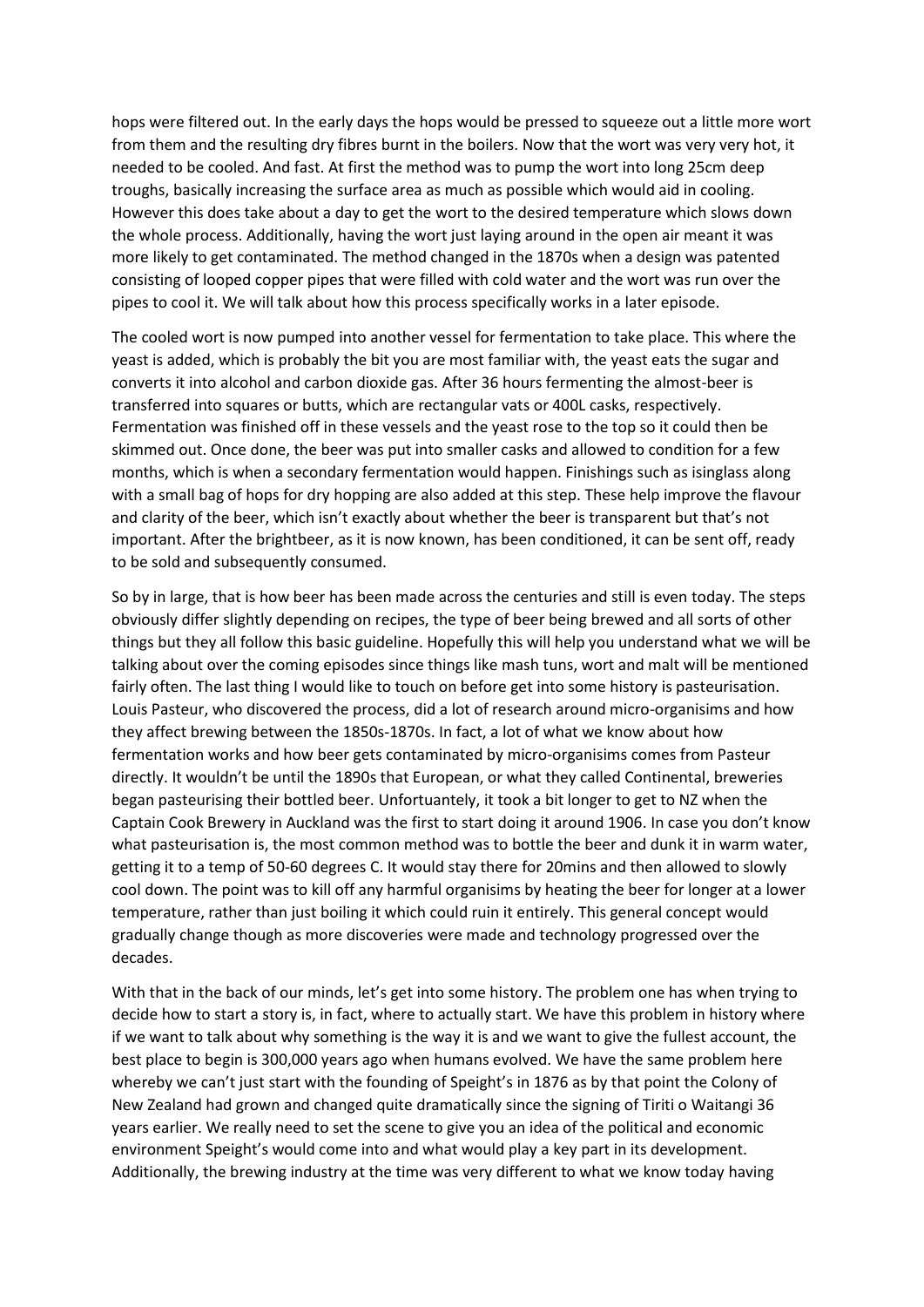grown to service people like gold diggers, crafters and all sorts of other colonists. So we also need to talk a bit about New Zealand's beer scene up until that point, which means we need to discuss its original influence from Britain. And that seems like as good of a place to start as any! Beer is actually a very old beverage, we have evidence showing beer was brewed as far back as ancient Egypt and Greece but where it becomes more directly relevant to our story is medieval England. Ale was often the drink of choice in those days and its production was actually considered to be a woman's job, known as an ale wife. As such not many men were involved in the process, with the exception of monks who were brewing either for themselves or for travellers who came to them on pilgrimage. The ale wives also didn't brew for commercial sale, there was no intention to sell it or make profit on it, they mostly brewed for the use of their own family. It wasn't until the Renaissance that hops became widespread in Europe and became a staple ingredient in beer. This was due to its bitter flavour but also cause it has preservative properties allowing beer to be sent long distances without gotten rancid, which meant that it could now be used as a commodity in long distance trade. Around this same time, men gradually took over from women as the primary sex responsible for brewing, women now more often being bar maids. Brewing was still mostly a family affair though with the beer brewed usually not going much further than a household or between neighbours. The concept of a brewer as we know it, that is a person who brews beer as a profession, wouldn't pop up until the 16<sup>th</sup> century. These brewers had very small commercial breweries that were only able to service their local village, which is how it stayed for the next 200 years or so. Once the Industrial Revolution kicked off, cities were growing at a rapid pace as more and more people moved to work in factories and other industries. With the population more concentrated and all those people needing their thirst quenched, this led to much larger breweries whose output dwarfed those of the Renaissance.

This leads us to when Europeans found out that Aotearoa exists, by which point beer brewing was already an old and well-developed industry. As far as I am aware, Māori didn't brew alcohol of any kind, so when James Cook sailed over the beer he brewed was the first ever in these islands. He didn't bother with beer his first time around in 1769 though, it was his second voyage in 1773 that he decided that his men needed a few cold ones. Specifically, Cook was camped in Tamatea/Dusky Sound in Fiordland along the western Coast of Te Wai Pounamu, the South Island. On the 1st April, Cook wrote in his journal a pretty detailed account of how he wanted the crew to make the beer, which involved adding yeast and molasses to a rimu tea. We obviously don't know exactly how this tasted, but it possibly very bad cause Lion Breweries did try to recreate it in the 1980s and apparently it was "unanimously pronounced revolting. However, it was recognisably an ale." Despite this 1 star review some 200 years later, Cook's crew thought it was fine, one sailor writing, "this beer I think is a very palatble pleasant drink. The major part of the people I believe are of the same opinion, for they seem to drink pretty plentifully of it." Another member of the crew wrote "after a small amount of rum or arrack has been added with some brown sugar and stirred into this really pleasant refreshing and healthy drink it bubbled and tasted rather like champagne" Arrack being another kind of alcohol made from coconut. Despite this high praise, don't be too quick to take Cook's crew at their word. Not that I'm calling them liars, to them it probably did taste pretty damn good, but they had just spent about 3 months at sea without touching land, nearly anything would have tasted good to them at that point. Whatever the case, the beer would have allievetated the problem that Cook was trying to solve, that of staving off scurvy, which thankfully and unusually only one man had got on the long voyage from Europe. Cook had previously used wort and marmalade to cure scurvy on his first trip to Aotearoa and used saurkraut to prevent it. On his second go round, the rimu was possibly the ingredient that was meant to actually prevent scurvy and the beer was more of a delivery system to get the crew to chug that shit. Cook would continue using rimu and mānuka to brew beer, gradually improving the recipe. Cook's midshipman would later return to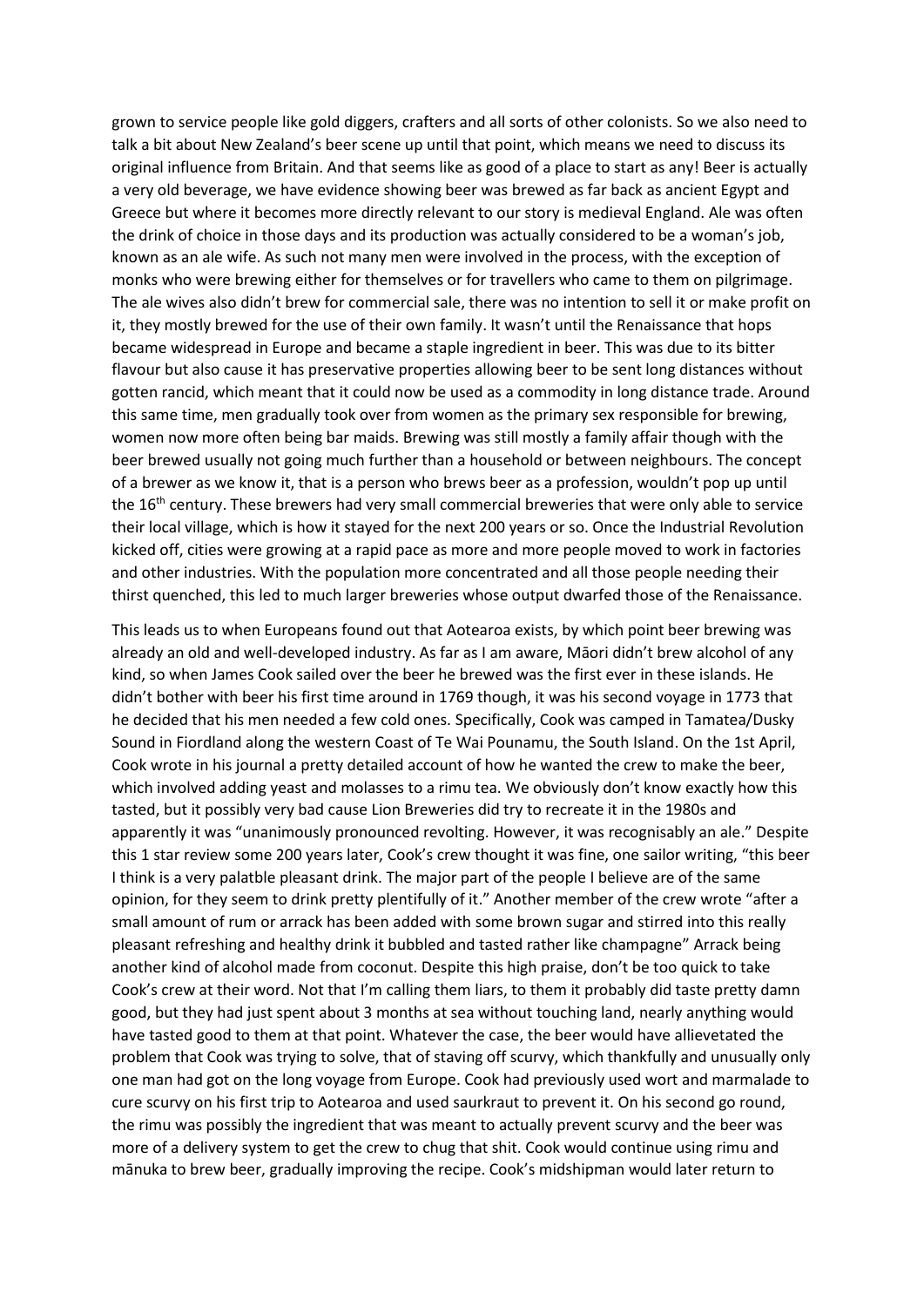Dusky Sound leading his own expedition and there he would set up Aotearoa's first 'brewery'. I use quotes there cause it's was probably just the country's first semi-permanent site where beer was brewed rather than an actual brewery.

Aotearoa's first commercial brewery wouldn't be established for another few decades in 1835. Joel Polack, the European explorer who we have mentioned a few times in past episodes, set up the small operation in Kororāreka/Russell, the colony's future capital. At the time it was mostly a trading post for local sealers, whalers and merchants which had been set up in the previous decade. Since the settlement wasn't really producing much of its own, Polack most of his barley and other ingredients from New South Wales in Australia. The brewery was a success and Polack undoubtedly did well financially from it, he noted that he didn't do it for the money but rather to give the settlers an alcoholic alternative to what he called "deleterious spirits that were consumed less probably from taste than the want of an invigorating substitute." This is something that we will see crop up every now and again, this idea that spirits like rum, gin and whiskey were the devils drink and should be shunned due to their deliterious effects on society. They actually talked about spirits in a similar way that a lot of people do of drugs today, as shown in this quote from a report to the government, "it is remembered how many families have suffered, how many terrible afflicition has been insured, how many lives have been lost through the intolerable curse that for so many years pervaded the colonies". In fact, one of the more liberal parts of the prohibition movement were happy for beer to be available, they just didn't want people drinking spirits. After Polack broke the ice we see breweries popping up all across New Zealand since brewing was a fairly easy profession, in the grand scheme of professions a colonist could have, and they were a pretty much guaranteed source of good money given the Pākehā population of early colonial New Zealand was mostly men and it was rare that one of them didn't drink. Because of these two factors, it was common for most early European settlements to have a brewery fairly quickly and usually it the largest building in town. The next brewery after Polack was in Nelson in 1842 and then another in New Plymouth the year after that. Again, these were smaller operations designed to service customers in the immediate area but it wasn't long before they grew to cater to the ever increasing amount of settlers arriving on Aotearoa's shores. The Nelson brewery in particular was quite lucky cause it had landed itself in virtually the only area in the country that had the right conditions to grow hops. If you have listened to the episodes on pre-European Māori food, this may come as no surprise, the Nelson Golden Bay area was an exception to most rules of where plants could grow due to its much warmer weather. This climate meant that Nelson became the only local source of hops in New Zealand, otherwise brewers had to import it from overseas, most often Tasmania but also California in the US and Kent in England. By the 1860s it's thought that there were 20-30 commercial breweries just in Auckland alone which again shows the ever increasing amount of Europeans who were immigrating to New Zealand. With a lot of them needing their daily dose of bevvies with the bois.

Naturally, the types of beer New Zealand began making came from Britain and Ireland, since that's where most people were immigrating from. So things like ales, porters and stouts were standard fair. Later lagers would become more popular. It didn't take long for New Zealand brewers to start experimenting, partially out of pure creativity to try and make an interesting beer but also in the sense that constraint breeds creativity. By that I mean, since Nelson was the only local source of hops, which couldn't possibly supply the entire country, it was expensive to import them. So brewers tried to find plants that had the same properties as hops but were cheaper to obtain or even add interesting flavours if they could. Plants they tried were things like liquorice, quassia, wormwood and even opium! The use of sugar in NZ brews was also born out of similar constraints back in Britain. The English would commonly add sugar to their beer to dilute it which would mean that they could pay less duties tax on it, since taxes on beer were based on the strength or alcohol content of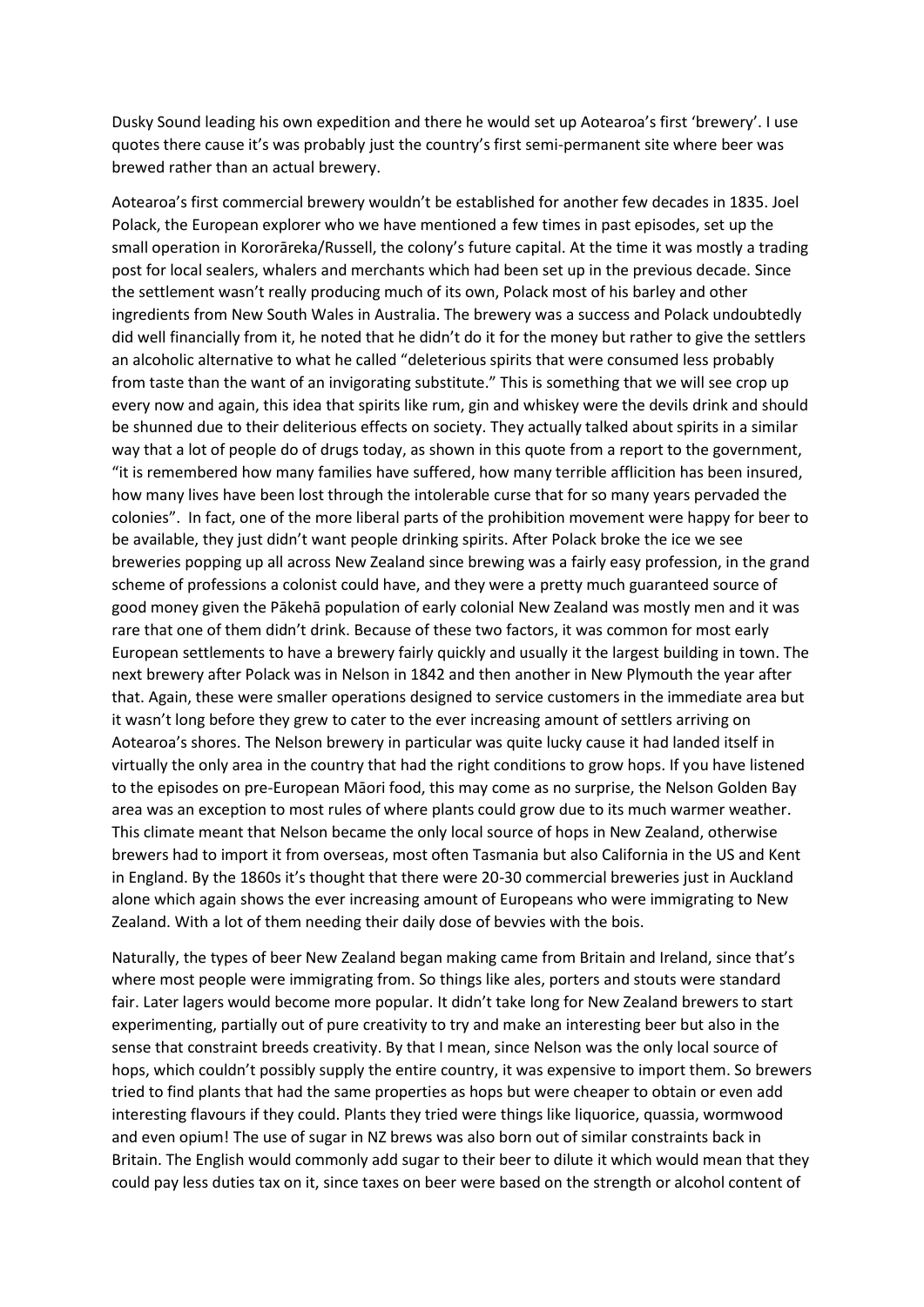the beer. Around the time Europe began settling Aotearoa, Britain was getting a lots of cheap sugar from the West Indies, specifically cane sugar. So when Europeans came over their tastebuds were already primed for beer with cane sugar in it, which in turn has influenced the tastes of Kiwis today meaning that Aotearoa's beer has generally been sweeter. Beer in early New Zealand would have been about 5%.

One of the things that brewers were looking for when wanting to set up a brewery was good access to clean freshwater. As one of the four main ingredients, decent water was very important to ensure the brew came out well. In fact, it was so important that what you find is that when one brewery shuts down or sells up, the building will generally have another brewery set up shop in the same place. The type and quality of the water also affects the flavour of the final beer, as we mentioned calcium and magnesium are often added to make a hard water which can be desirable. In Speights' case, they don't need to do this cause their water is naturally hard, being from an aquifer beneath the brewery. You may have noticed that Speights in a bottle is different from Speight's on tap or you may have even noticed that Speight's on tap in the North Island is different from that in the South Island. Well, the reason for that is the Dunedin brewery only brews for South Island pubs, North Island pubs and all bottled Speight's comes from another brewery in Auckland, meaning they don't have the nice hard aquifer water. So if you aren't drinking Speight's in a South Island pub, it's not the true Pride of the South.

For the malt, most of it had to be imported ready made as most breweries didn't have the facilities to go through the malting process themselves. This changed in the 1870s, by then most breweries were big enough to have the buildings, equipment and expertise needed. However, now that breweries could do their own malting they came across another problem, the low quality of the barley being brought in. In particular the issue was around how and when the farmers harvested the barley, often they would harvested too early when the crop was still green, which meant that it was unable to germinate when soaked in water. Additionally farmers weren't terribly careful with how they cleaned the barley meaning it was prone to splitting which resulted in the grains rotting. In the hopes of improving the quality of the barley stock in New Zealand, prominent Dunedin brewers by the name of Marshall and Copeland imported 1000 bushels of barley seed from England, distributing it among the farmers. A bushel being about 36 litres. Later in 1872 brewers sponsored prizes for the best bushels of barley. Even though this did improve the quality of the grain locally available, unfortunately there just wasn't enough being harvested to meet brewing demand so a lot of it still had to be imported. This eventually led to the evolution of the farmer-brewer contract system. Once a brewer knew roughly how much barley they would need for the year, they would go to farmers and offer them X amount per bushel to purchase the whole crop, usually with a bonus if the farmer grew the barley at or above a certain standard. This was good for both brewer and farmer as it meant they avoided fluctuations in supply and demand and gave financial secruity to both parties. Any excess grain not used was usually sold off as stock feed.

Just like barley, the general equipment needed for brewing also had to be imported in the early days since there wasn't much local craftsman who could make it. By the time Speight's came about the preferred method of brewing involved a brewering tower or at least having the brew start on the highest floor of the brewery. The idea was that the liquid could be fed via gravity to the floor below to go through the next stage of the brewing process and thus saving money pumping it around. Some parts of the process actually were helped by the use of gravity such as the cooling of the wort which would heat the water for the next brew at the same time. We will discuss how this worked in a later episode.